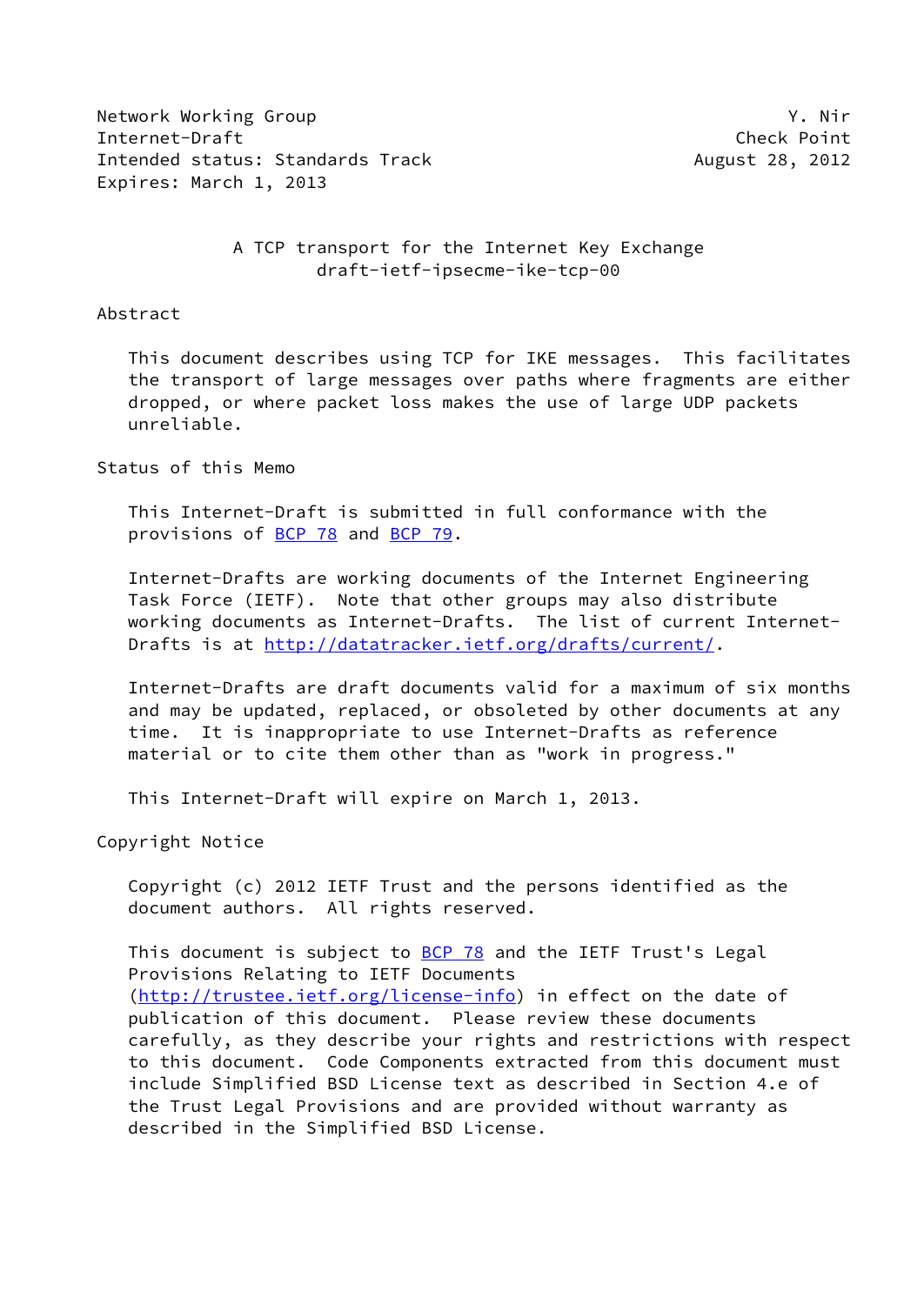Internet-Draft TKE over TCP August 2012

## <span id="page-1-0"></span>[1](#page-1-0). Introduction

The Internet Key Exchange version 2 (IKEv2), specified in [[RFC5996](https://datatracker.ietf.org/doc/pdf/rfc5996)] uses UDP to transport the exchange messages. Some of those messages may be fairly large. Specifically, the messages of the IKE\_AUTH exchange can become quite large, as they may contain a chain of certificates, an "Auth" payload (that may contain a public key signature), CRLs, and some configuration information that is carried in the CFG payload.

When such UDP packets exceed the path MTU, they get fragmented. This increases the probability of packets being dropped. The retransmission mechanisms in IKE (as described in section 2.1 of [RFC](https://datatracker.ietf.org/doc/pdf/rfc5996) [5996](https://datatracker.ietf.org/doc/pdf/rfc5996)) takes care of that as long as packet loss is at a reasonable level. More recently we have seen a number of service providers dropping fragmented packets. Firewalls and NAT devices need to keep state for each packet where some (but not all) of the fragments have passed through. This creates a burden in terms of memory, especially for high capacity devices such as Carrier-Grade NAT (CGN) or high capacity firewalls.

 The BEHAVE working group has an Internet Draft describing required behavior of CGNs ([[I-D.ietf-behave-lsn-requirements\]](#page-7-0)). It requires CGNs to comply with [\[RFC4787](https://datatracker.ietf.org/doc/pdf/rfc4787)], which in section 11 requires NAT devices to support fragments. However, some people deploying IKE have found that some ISPs have begun to drop fragments in preparation for deploying CGNs. While we all hope for a future where all devices comply with the emerging standards, or even a future where CGNs are not required, we have to make IKE work today.

 The solution described in this document is to transport the IKE messages over a TCP ([\[RFC0793](https://datatracker.ietf.org/doc/pdf/rfc0793)]) connection rather than over UDP. IKE packets describe their own length, so they are well-suited for transport over a stream-based connection such as TCP. The Initiator opens a TCP connection to the Responder's port 500, sends the requests and receives the responses, and then closes the connection. TCP can handle arbitrary-length messages, works well with any sized data, and is well supported by all ISP infrastructure.

<span id="page-1-1"></span>[1.1](#page-1-1). Non-Goals of this Specification

 Firewall traversal is not a goal of this specification. If a firewall has a policy to block IKE and/or IPsec, hiding the IKE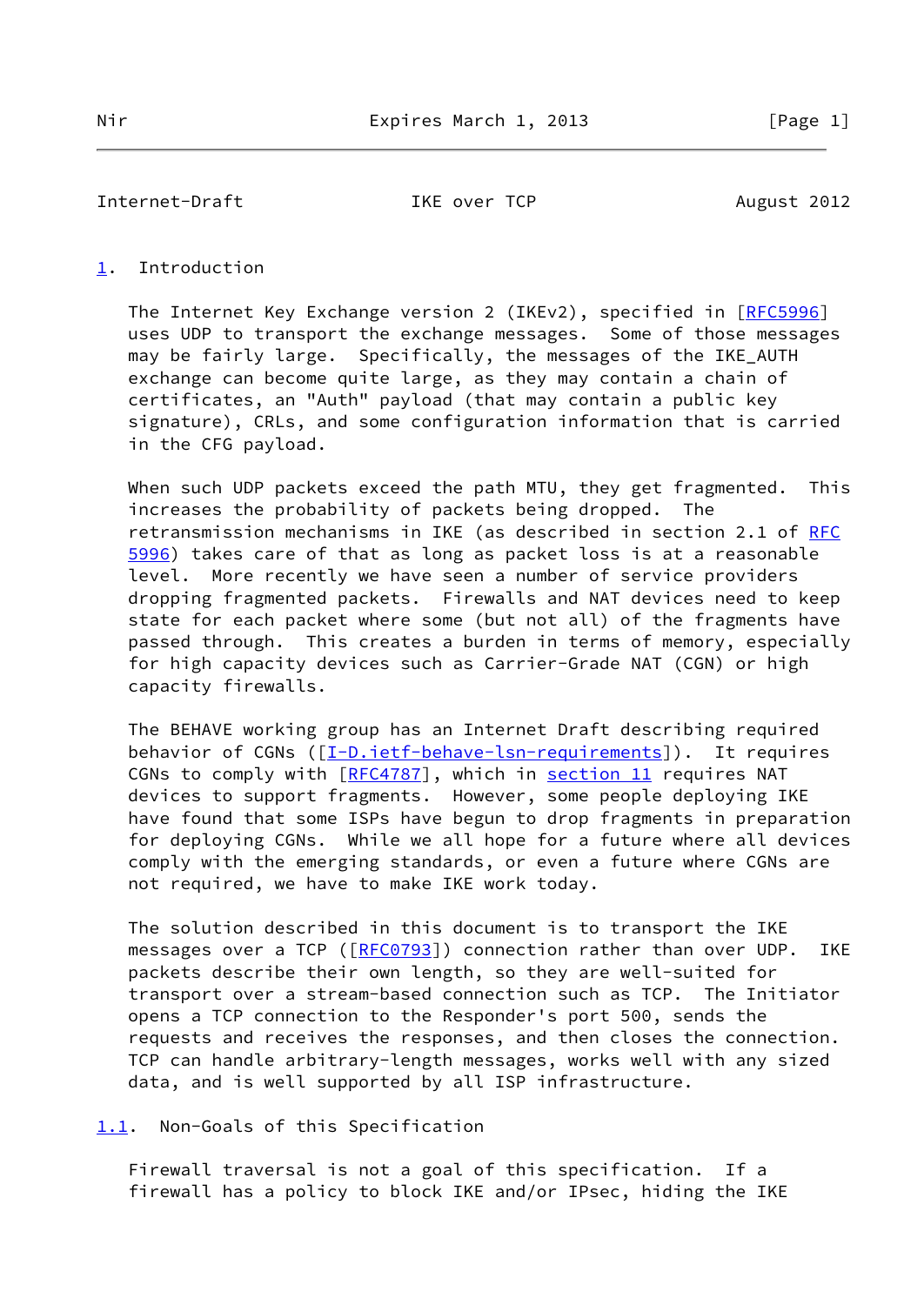exchange in TCP is not expected to help. Some implementations hide both IKE and IPsec in a TCP connection, usually pretending to be HTTPS by using port 443. This has a significant impact on bandwidth and gateway capacity, and even this is defeated by better firewalls. SSL VPNs tunnel IP packets over TLS, but the latest firewalls are

Nir **Expires March 1, 2013** [Page 2]

Internet-Draft TKE over TCP August 2012

also TLS proxies, and are able to defeat this as well.

 This document is not part of that arms race. It is only meant to allow IKE to work When faced with broken infrastructure that drops large IP packets.

<span id="page-2-0"></span>[1.2](#page-2-0). Conventions Used in This Document

 The key words "MUST", "MUST NOT", "REQUIRED", "SHALL", "SHALL NOT", "SHOULD", "SHOULD NOT", "RECOMMENDED", "MAY", and "OPTIONAL" in this document are to be interpreted as described in [\[RFC2119](https://datatracker.ietf.org/doc/pdf/rfc2119)].

# <span id="page-2-1"></span>[2](#page-2-1). The Protocol

## <span id="page-2-2"></span>[2.1](#page-2-2). Initiator

 An Initiator MAY try IKE using TCP for any request. It opens a TCP connection from an arbitrary port to port 500 of the Responder. When the three-way handshake completes, the Initiator MUST send the request. If the Initiator knows that this request is the last request needed at this time, it MAY half-close the TCP connection, or it MAY wait until the last response has been received. When all responses have been received, the Initiator MUST close the connection. If the peer has closed the connection before all requests have been transmitted or responded to, the Initiator SHOULD either open a new TCP connection or transmit them over UDP again.

 An initiator MUST accept responses sent over IKE within the same connection, but MUST also accept responses over other transports, if the request had been sent over them as well.

## <span id="page-2-3"></span>[2.2](#page-2-3). Responder

 A Responder MAY accept TCP connections to port 500, and if it does, it MUST accept IKE requests over this connection. Responses to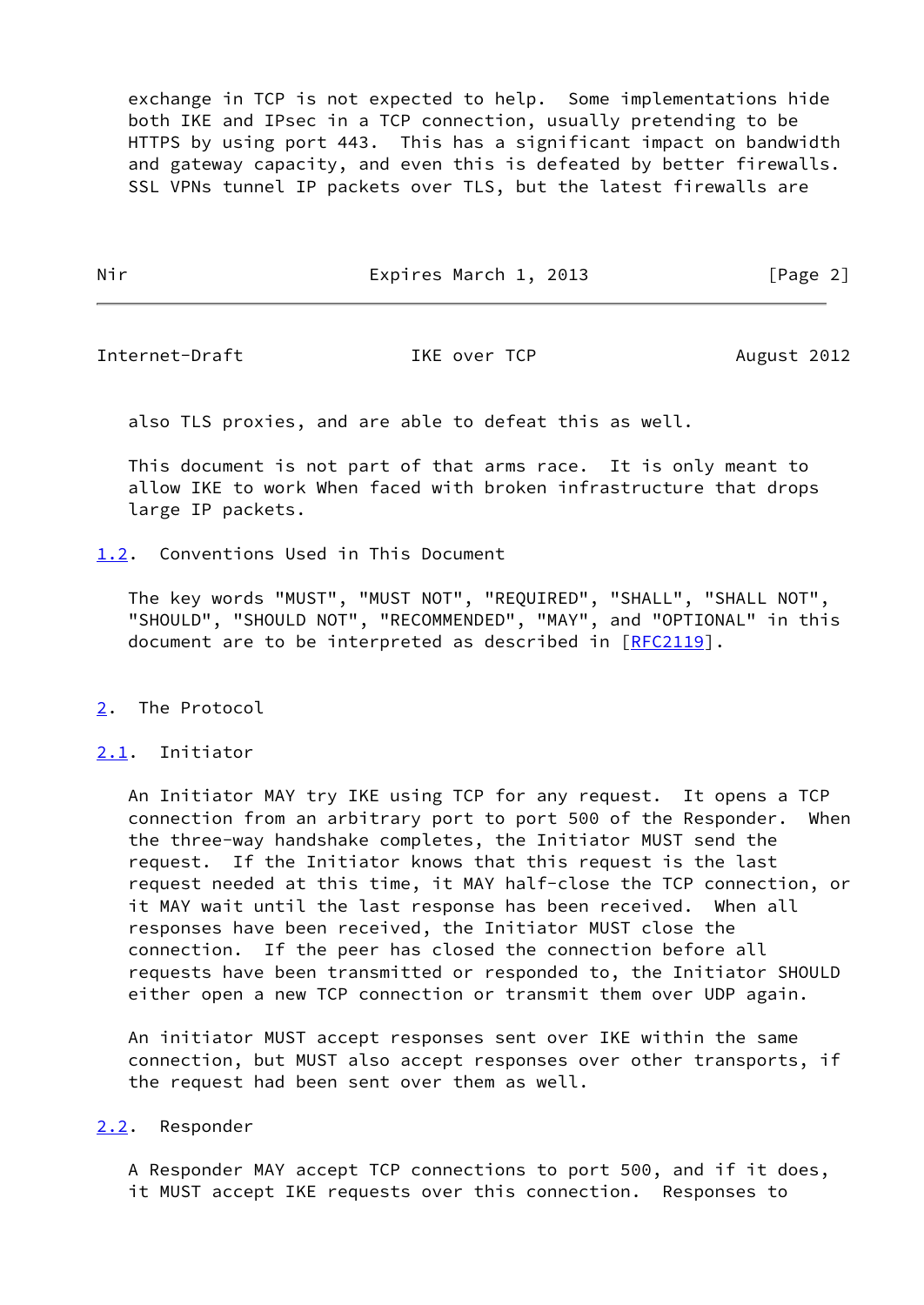requests received over this connection MUST also go over this connection. If the connection has closed before the Responder has had a chance to respond, it MUST NOT respond over UDP, but MUST instead wait for a retransmission over UDP or over another TCP connection.

 The responder MUST accept different requests on different transports. Specifically, the Responder MUST NOT rely on subsequent requests coming over the same transport. For example, it is entirely acceptable to have the IKE\_INITIAL exchange come over UDP port 500, while the IKE\_AUTH request comes over TCP, and some following requests might come over UDP port 4500 (because NAT has been

Nir Expires March 1, 2013 [Page 3]

Internet-Draft TKE over TCP August 2012

detected).

 A responder that is configured to support IKE over TCP and receives an IKEv2 Initial request over any other transport MUST send an IKE TCP SUPPORTED notification [\(Section 2.5](#page-5-0)) in the Initial response. the responder MAY send this notification even if the Initial request was received over TCP.

 If the responder has some requests of its own to send, it MUST NOT use a connection that has been opened by a peer. Instead, it MUST either use UDP or else open a new TCP connection to the original Initiator's TCP port 500.

 The normal flow of things is that the Initiator opens a connection and closes its side first. The responder closes after sending the last response where the initiator has already half-closed the connection. If, however, a significant amount of time has passed, and neither new requests arrive nor the connection is closed by the initiator, the Responder MAY close or even reset the connection.

 This specification makes no recommendation as to how long such a timeout should be, but a few seconds should be enough.

## <span id="page-3-0"></span>[2.3](#page-3-0). Transmitter

 The transmitter, whether an initiator transmitting a request or a responder transmitting a response MUST NOT retransmit over the same connection. TCP takes care of that. It SHOULD send the IKE header and the IKE payloads with a single command or in rapid succession,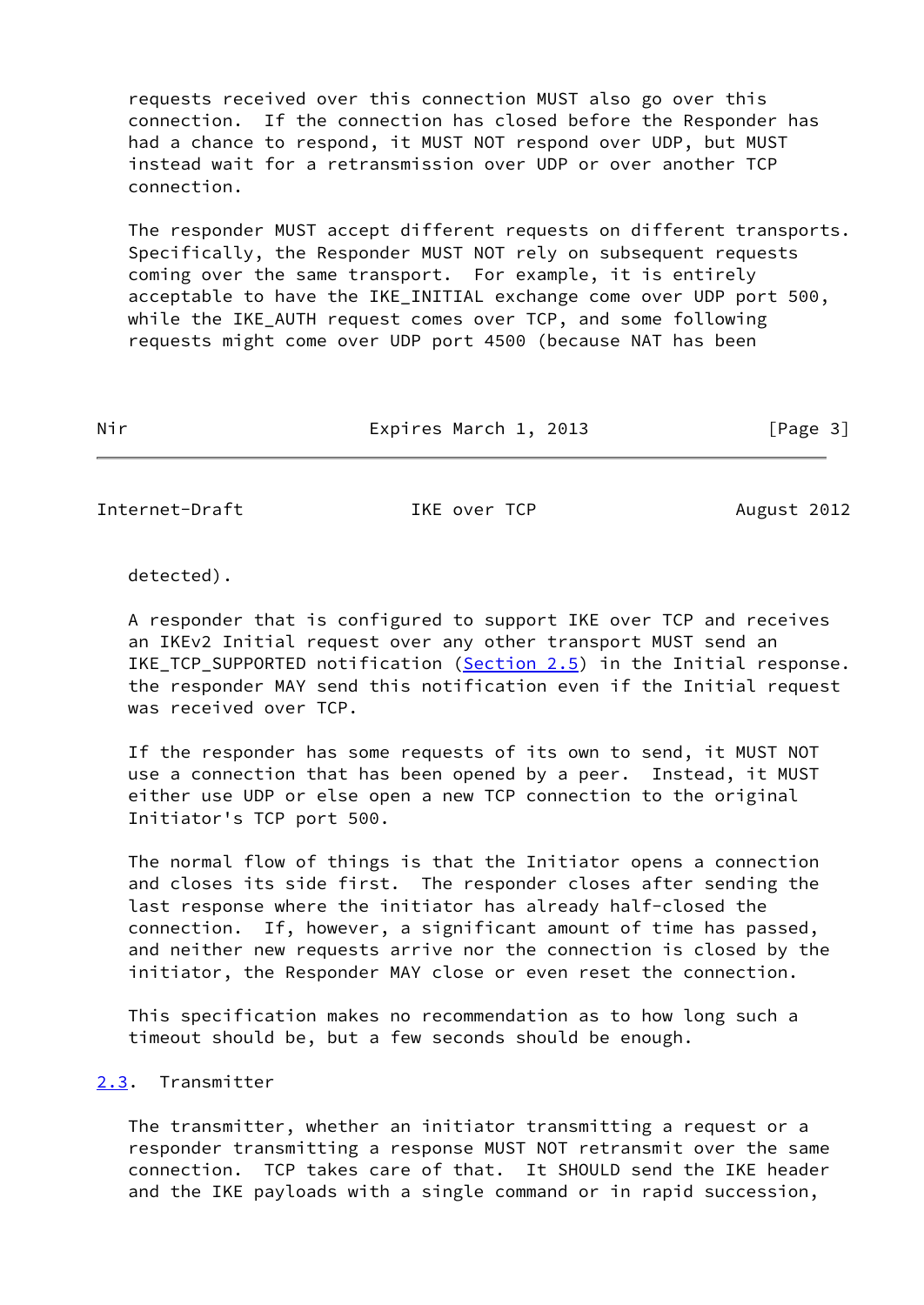because the receiver might block on reading from the socket.

<span id="page-4-0"></span>[2.4](#page-4-0). Receiver

The IKE header is copied from [RFC 5996](https://datatracker.ietf.org/doc/pdf/rfc5996) below for reference:

Nir **Expires March 1, 2013** [Page 4]

Internet-Draft TKE over TCP August 2012 1 2 3 0 1 2 3 4 5 6 7 8 9 0 1 2 3 4 5 6 7 8 9 0 1 2 3 4 5 6 7 8 9 0 1 +-+-+-+-+-+-+-+-+-+-+-+-+-+-+-+-+-+-+-+-+-+-+-+-+-+-+-+-+-+-+-+-+ IKE SA Initiator's SPI | | +-+-+-+-+-+-+-+-+-+-+-+-+-+-+-+-+-+-+-+-+-+-+-+-+-+-+-+-+-+-+-+-+ IKE SA Responder's SPI | | +-+-+-+-+-+-+-+-+-+-+-+-+-+-+-+-+-+-+-+-+-+-+-+-+-+-+-+-+-+-+-+-+ Next Payload | MjVer | MnVer | Exchange Type | Flags | +-+-+-+-+-+-+-+-+-+-+-+-+-+-+-+-+-+-+-+-+-+-+-+-+-+-+-+-+-+-+-+-+ Message ID +-+-+-+-+-+-+-+-+-+-+-+-+-+-+-+-+-+-+-+-+-+-+-+-+-+-+-+-+-+-+-+-+ | Length | +-+-+-+-+-+-+-+-+-+-+-+-+-+-+-+-+-+-+-+-+-+-+-+-+-+-+-+-+-+-+-+-+ Figure 1: IKE Header Format

 The receiver MUST first read in the 28 bytes that make up the IKE header. The Responder then subtracts 28 from the length field, and reads the resulting number of bytes. The combined message, comprised on 28 header bytes and whatever number of payload bytes is processed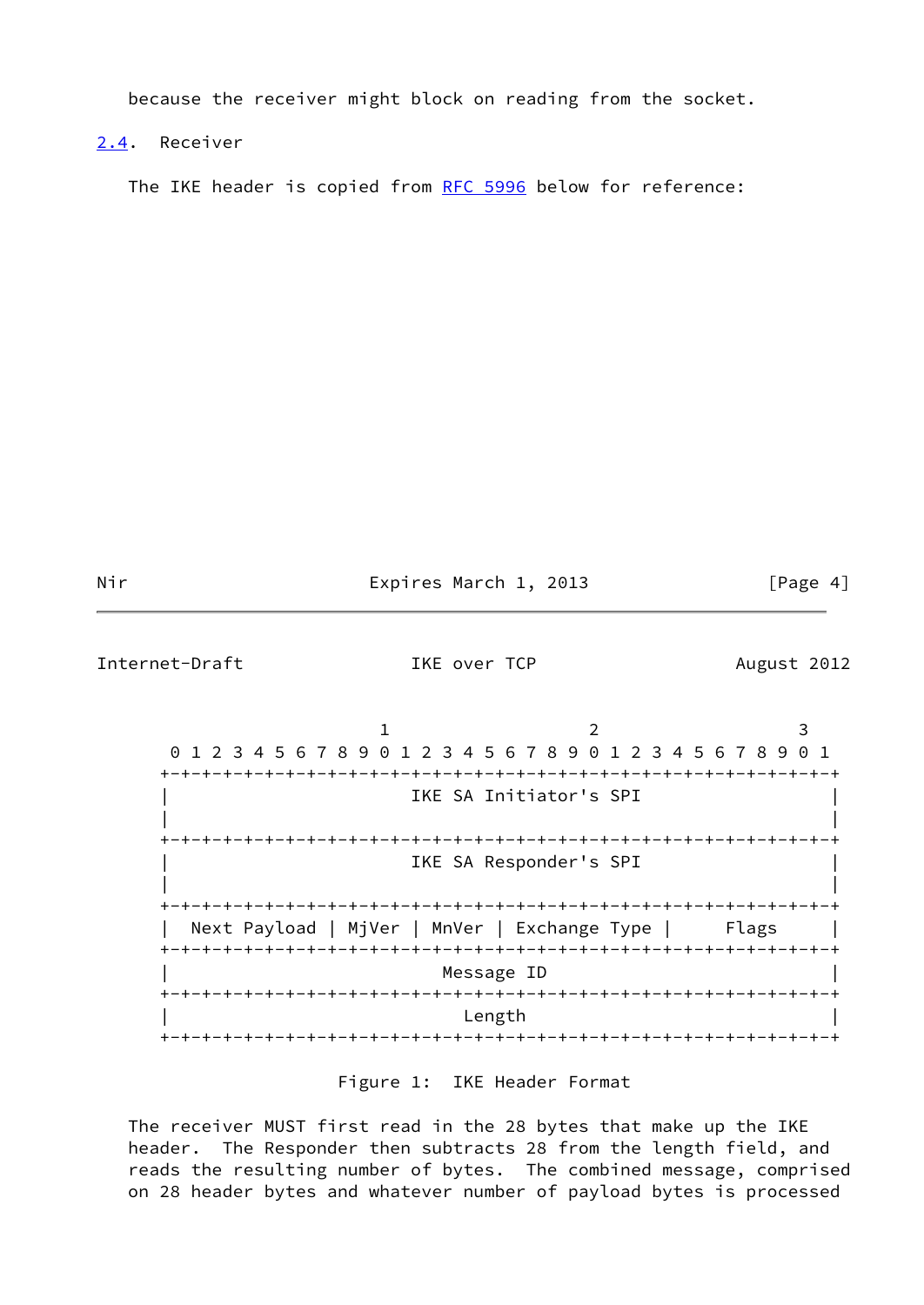the same way as regular UDP messages. That includes retransmission detection, with one slight difference: if a retransmitted request is detected, the response is retransmitted as well, but using the current TCP connection rather than whatever other transport had been used for the original transmission of the request.

### <span id="page-5-0"></span>[2.5](#page-5-0). IKE TCP SUPPORTED Notification

 This notification is sent by a responder over non-TCP transports to inform the initiator that this specification is supported and configured.

The Notify payload is formatted as follows:

1 2 3 0 1 2 3 4 5 6 7 8 9 0 1 2 3 4 5 6 7 8 9 0 1 2 3 4 5 6 7 8 9 0 1 +-+-+-+-+-+-+-+-+-+-+-+-+-+-+-+-+-+-+-+-+-+-+-+-+-+-+-+-+-+-+-+-+ ! Next Payload ! C! RESERVED ! Payload Length ! +-+-+-+-+-+-+-+-+-+-+-+-+-+-+-+-+-+-+-+-+-+-+-+-+-+-+-+-+-+-+-+-+ ! Protocol ID ! SPI Size ! IKE TCP SUPPORTED Message Type ! +-+-+-+-+-+-+-+-+-+-+-+-+-+-+-+-+-+-+-+-+-+-+-+-+-+-+-+-+-+-+-+-+

- o Protocol ID (1 octet) MUST be 0.
- o SPI Size (1 octet) MUST be zero, in conformance with [section](https://datatracker.ietf.org/doc/pdf/rfc5996#section-3.10) 3.10  [of RFC 5996](https://datatracker.ietf.org/doc/pdf/rfc5996#section-3.10).

Nir **Expires March 1, 2013** [Page 5]

Internet-Draft TKE over TCP August 2012

- o IKE\_TCP\_SUPPORTED Notify Message Type (2 octets) MUST be xxxxx, the value assigned for IKE\_TCP\_SUPPORTED. TBA by IANA.
- <span id="page-5-1"></span>[3](#page-5-1). Operational Considerations

 Most IKE messages are relatively short. All but the IKE\_AUTH exchange in IKEv2 are comprised of short messages that fit in a single packet on most networks. The Informational exchange could be an exception, as it may contain arbitrary-length CFG payloads, but in practice this is not done. It is only the IKE\_AUTH exchange that has long messages. UDP has advantages in lower latency and lower resource consumption, so it makes sense to use UDP whenever TCP is not required.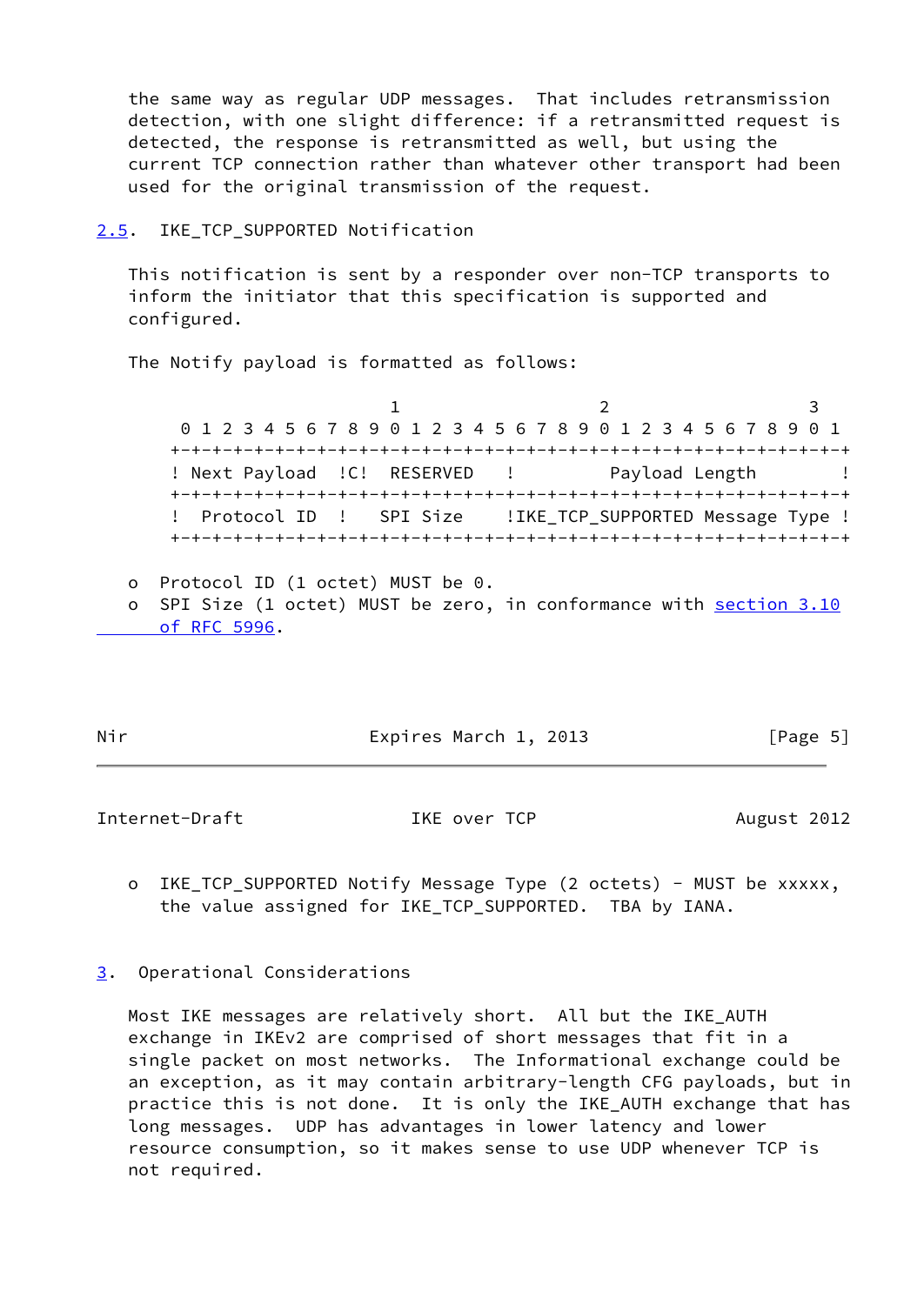The requirements in [Section 2.2](#page-2-3) were written so that different requests may be sent over different transports. The initiator can choose the transport on a per-request basis. So one obvious policy would be to do everything over UDP except the specific requests that tend to become too big. This way the first messages use UDP, and the Initiator can set up the TCP connection at the same time, eliminating the latency penalty of using TCP. This may not always be the most efficient policy, though. It means that the first messages sent over TCP are relatively large ones, and TCP slow start may cause an extra roundtrip, because the message has exceeded the transmission window. An initiator using this policy MUST NOT go to TCP if the responder has not indicated support by sending the IKE\_TCP\_SUPPORTED notification [\(Section 2.5](#page-5-0)) in the Initial response.

 An alternative method, that is probably easier for the Initiator to implement, is to do an entire "mission" using the same transport. So if TCP is needed for long messages and an IKE SA has not yet been created, the Initiator will open a TCP connection, and perform all 2-4 requests needed to set up a child SA over the same connection.

 Yet another policy would be to begin by using UDP, and at the same time set up the TCP connection. If at any point the TCP handshake completes, the next requests go over that connection. This method can be used to auto-discover support of TCP on the responder. This is easier for the user than configuring which peers support TCP, but has the potential of wasting resources, as TCP connections may finish the three-way handshake just when IKE over UDP has finished. The requirements from the responder ensure that all these policies will work.

|  | . . |
|--|-----|
|  |     |

Expires March 1, 2013 [Page 6]

Internet-Draft TKE over TCP August 2012

<span id="page-6-0"></span>[3.1](#page-6-0). Liveness Check

 The TCP connections described in this document are short-lived. We do not expect them to stay for the lifetime of the SA, but to get torn down by either side within seconds of the SA being set up. Because of this, they are not well-suited for the transport of short requests such as those for liveness check.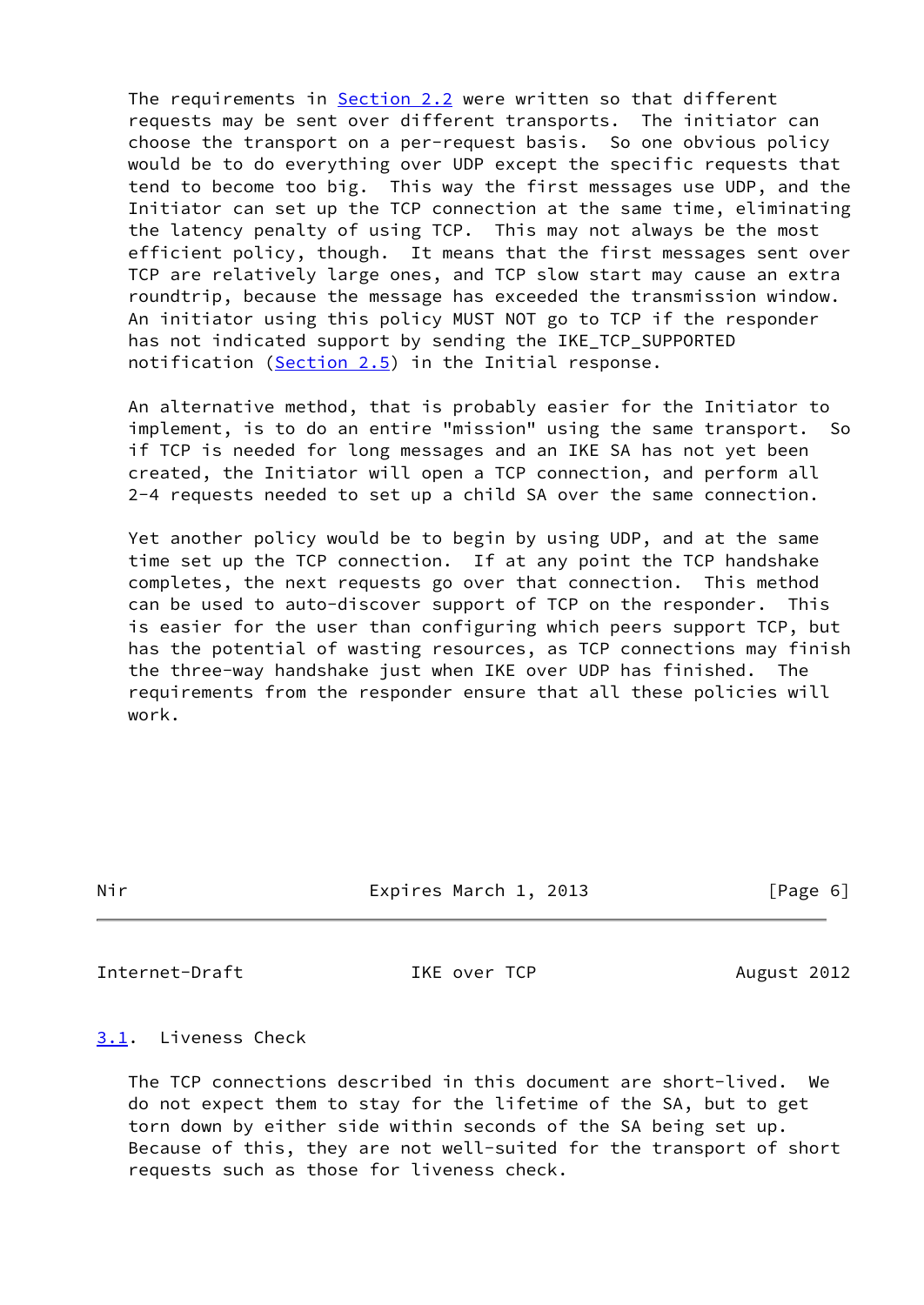Although liveness checks MAY be sent over TCP, this is not recommended.

<span id="page-7-1"></span>[4](#page-7-1). Security Considerations

 Most of the security considerations for IKE over TCP are the same as those for UDP as in [RFC 5996.](https://datatracker.ietf.org/doc/pdf/rfc5996)

 For the Responder, listening to TCP port 500 involves all the risks of maintaining any TCP server. Precautions against DoS attacks, such as SYN cookies are RECOMMENDED. see [\[RFC4987](https://datatracker.ietf.org/doc/pdf/rfc4987)] for details.

<span id="page-7-2"></span>[5](#page-7-2). IANA Considerations

 IANA is requested to assign a notify message type from the status types range (16418-40959) of the "IKEv2 Notify Message Types" registry with name "IKE\_TCP\_SUPPORTED"

 No IANA action is required for the TCP port, as TCP port 500 is already allocated to "ISAKMP".

<span id="page-7-3"></span>[6](#page-7-3). References

<span id="page-7-4"></span>[6.1](#page-7-4). Normative References

- [RFC2119] Bradner, S., "Key words for use in RFCs to Indicate Requirement Levels", [BCP 14](https://datatracker.ietf.org/doc/pdf/bcp14), [RFC 2119](https://datatracker.ietf.org/doc/pdf/rfc2119), March 1997.
- [RFC5996] Kaufman, C., Hoffman, P., Nir, Y., and P. Eronen, "Internet Key Exchange Protocol Version 2 (IKEv2)", [RFC 5996,](https://datatracker.ietf.org/doc/pdf/rfc5996) September 2010.

<span id="page-7-5"></span>[6.2](#page-7-5). Informative References

<span id="page-7-0"></span> [I-D.ietf-behave-lsn-requirements] Perreault, S., Yamagata, I., Miyakawa, S., Nakagawa, A., and H. Ashida, "Common requirements for Carrier Grade NATs

| Nir | Expires March 1, 2013 | [Page 7] |
|-----|-----------------------|----------|
|     |                       |          |

Internet-Draft TKE over TCP August 2012

(CGNs)", [draft-ietf-behave-lsn-requirements-09](https://datatracker.ietf.org/doc/pdf/draft-ietf-behave-lsn-requirements-09) (work in